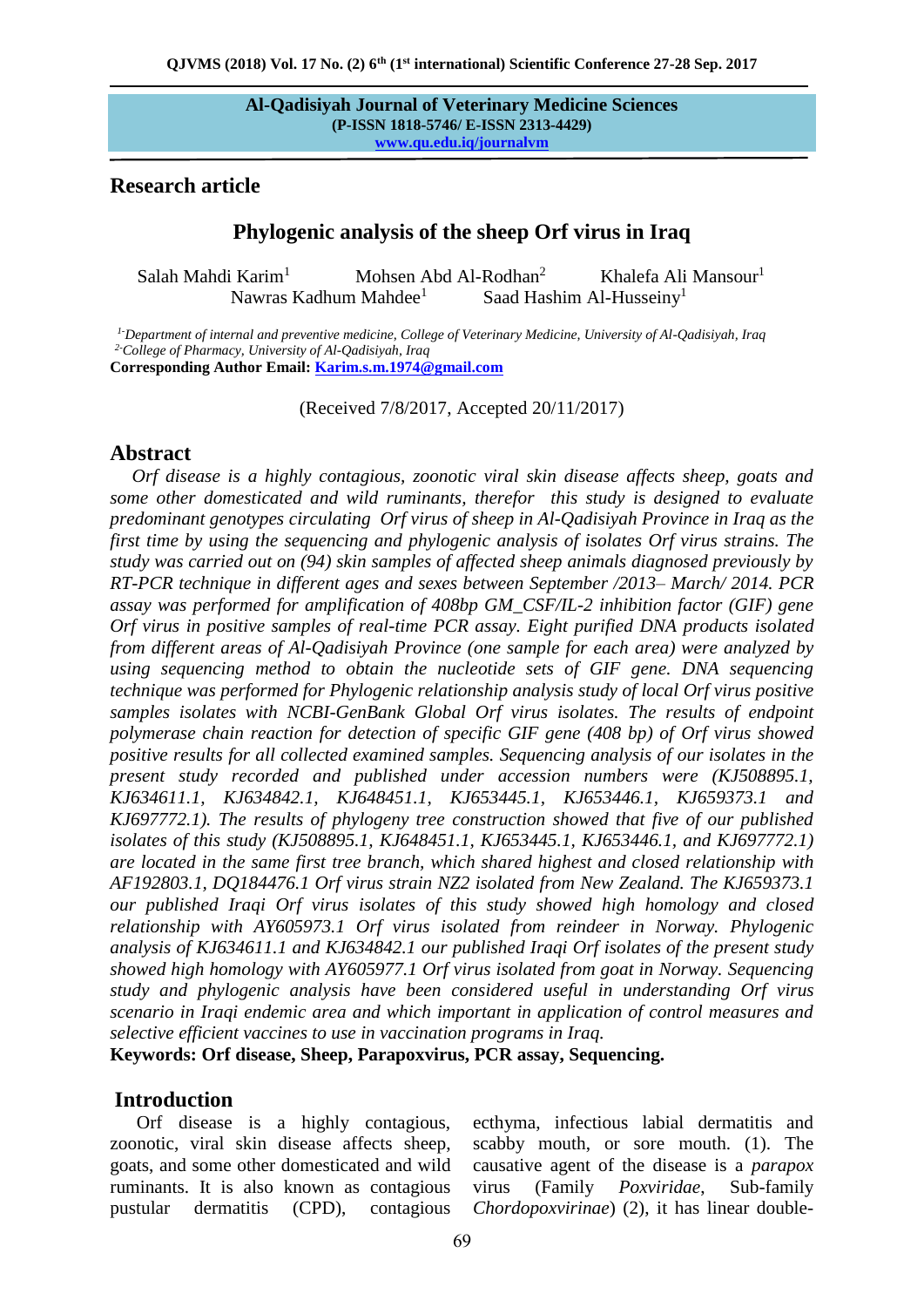stranded DNA dermatologic and epitheliotropic virus (138 kbp) (3). Morbidity of the disease can be very high, approaching 100%, but the mortality rate in uncomplicated cases rarely exceeds 1%. In this regard, secondary staphylococcal infection is a frequent occurrence and mortality rates may be from 20% to 50% in contaminated herds. The mortality occurs, especially in young sucking lambs, due to an incidence of dehydration and starvation, as the pain and distortion of the lips and mouth preclude the lamb from sucking (1). Lesions are most commonly localized in and around the mouth and nostrils. The lesions in clinical term, progress through the erythematous macula, papule, vesicle, pustule and scab formation. In uncomplicated contagious ecthyma (CE), natural recovery takes three to six weeks, with shedding of scab materials contaminated with virus. Prolongation of the infection and an increase in severity are nearly associated with secondary bacterial infections (4). Orf virus genome has been shown to encode factors that either mimic host immuno-regulatory proteins (5, 6, 7) or has the potential for interacting with components of the host immune system (8, 9, 10). In doing so, it is thought that these virusencoded factors are capable of subverting the host immune response to infection, creating an environment suitable for efficient virus replication. Orf virus has been shown to encode a protein inhibitory factor gene (*GIF*) that is capable of binding and inhibiting both of the ovine cytokines interleukin-2 (IL-2) and granulocyte– macrophage colonystimulating factor (GM-CSF). Such a protein has not been found so far in any other *poxvirus*; investigated whether it was conserved in other PPVs. (11). Function of *GIF* speculated in Orf virus infection only. Ovine granulocyte– macrophage colonystimulating factor (ovGM-CSF) and ovine cytokines interleukin-2 (IL-2) mRNAs have been detected in skin biopsy specimens obtained during Orf virus reinfection (12). The role of GM- CSF is involved in the

activation of neutrophils and macrophages, both of which are present in Orf lesions. Macrophage colony-stimulating factor (M-CSF; CSF-1), granulocyte colonystimulating factor, and IL-3 are also hematopoietic growth factors that support the development and activation of neutrophils and macrophages. (13). Molecular techniques as both Real-Time PCR and conventional PCR were rapid, specificity and highly sensitive technique to detect of *GIF* gene of the Orf virus. In addition to enhanced sensitivity, the benefits of real-time PCR assays over conventional endpoint detection methods include their large dynamic range, a reduced risk of cross contamination, an ability to be scaled up for high throughput applications and the potential for accurate target quantification. The combined properties of high sensitivity and specificity, low contamination risk, and speed has made real-time PCR technology a highly attractive alternative to tissue culture- or immunoassaybased methods for diagnosing many infectious diseases (14). Sequence analysis of virulent Orf virus from the field outbreaks gives an idea about the circulating virulent Orf virus and its comparison with Orf vaccine virus. The other Orf virus sequences in the GenBank will throw light on the molecular epidemiology and emergence of any new variant Orf virus in the field. So the sequence study is considered useful in understanding Orf virus scenario in the endemic areas. (15).

# **Material and Method**

# **Ethical approval**

The Animal Ethical Committee of Veterinary Medicine College, University of Al-Qadisiyah, Iraq, has approved the present study under permission No: 434

This study was carried out between September / 2013– March / 2014 by examination of (17) Sheep Flocks from different regions in Al-Qadisiyah Province,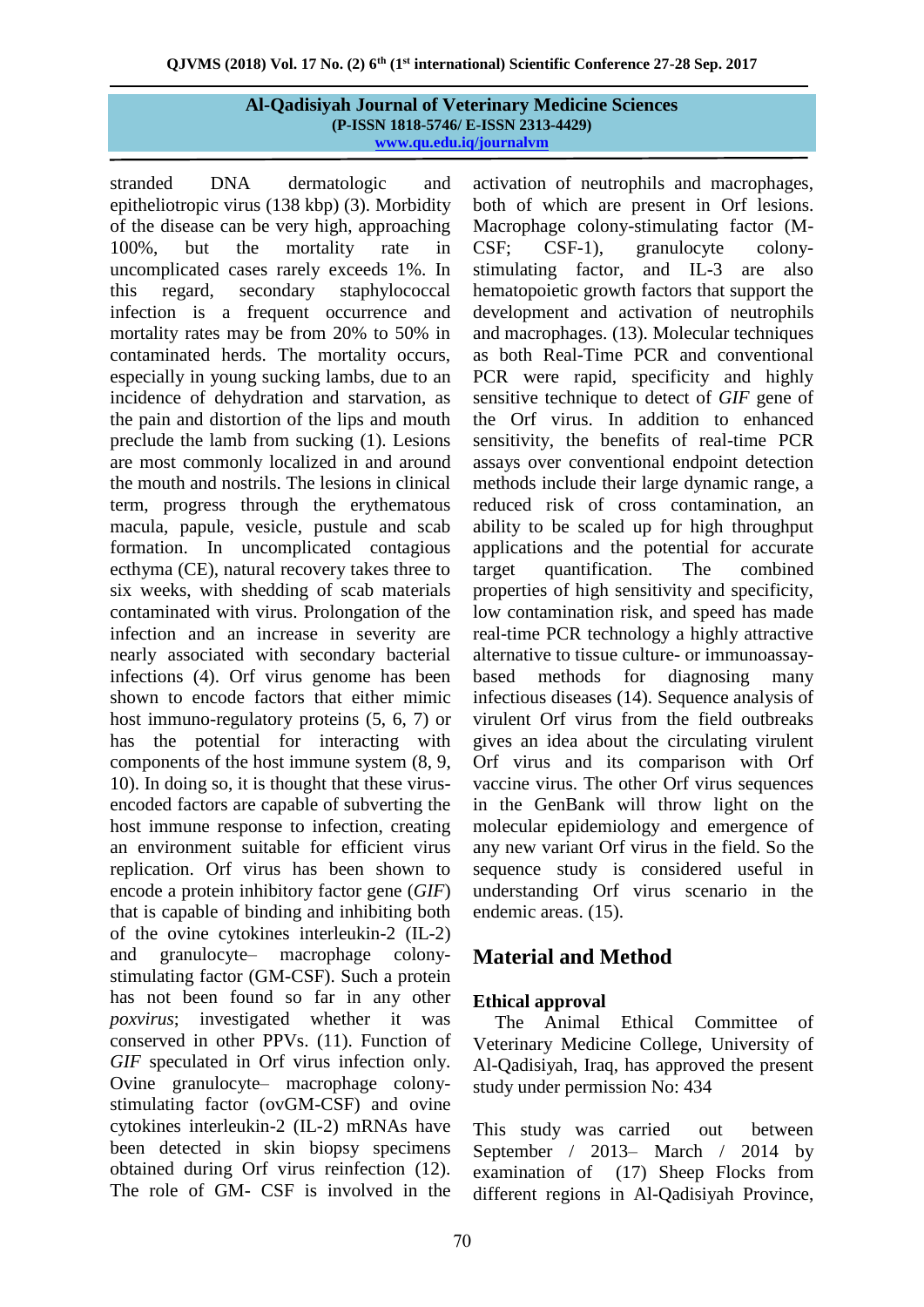Summer, Daghara, Afak, Shinaffiea, Sadder, Muhanawia, Shaffiea and Sannia, total numbers of these animals were (4070) animals in different age and sex showed skin lesions such as papules, blisters, pustules and scab. Ninety- six (96 samples) from different regions (12 samples of skin scabs (lip scrape) for each region) from different age and sex animals were collected by using sterile artery forces and thumb which cleaned by tooth brush and dipping in Ethyl Alcohol 96% in closed beaker for 5 minutes, then dried by sterile cotton every time after each collection. Each scab sample was collected in 50ml sterile continuer. The samples were transported as soon as possible to the laboratory by cooled box. Viral genomic DNA was extracted from lip scrape tissue by using (Genomic DNA extraction tissue kit. Geneaid. USA). 200mg lip scrape tissues was placed in 1.5 ml microcentrifuge tube and homogenized in Tissue lysis buffer by using micropestle provided with the kit. Then, viral DNA was extracted according to kit instructions. The purified DNA was eluted in elution buffer provided with kit and store at - 20°C, then used for preparation of Real-Time PCR master mix reaction. The extracted viral DNA was checked by Nanodrop spectrophotometer. Ninety– four (94) positive purified DNA samples with Real-Time PCR master mix reaction used for PCR master mix preparation, PCR assay was carried out by using forward primer (GCTCTAGGAAAGATGGCGTG) and Reverse primer (GTACTCCTGGCTGAAGAGCG) that amplify, (408bp) PCR product were provided by GenBank of *Orf virus* strain *GIF gene*, complete sequence NCBI Reference Sequence: *AF192803.1* (10). PCR master mix was prepared by using (AccuPower® PCR PreMix kit. Bioneer. Korea). The PCR premix tube contains freeze-dried pellet of (Taq DNA polymerase 1U, dNTPs 250µM, Tris-HCl (pH 9.0) 10mM, KCl 30mM, MgCl2 1.5mM, stabilizer, and tracking dye) and the PCR master mix reaction was

prepared according to kit instructions in 20µl total volume by added 5µl of purified genomic DNA and 1.5µl of 10pmole of forward primer and 1.5µl of 10pmole of reverse primer, then the PCR premix tube was completed by deionizer PCR water into 20µl and briefly mixed by Exispin vortex (Bioneer. Korea). The reaction was performed in a thermo cycler (MyGene. Korea) by set up the following thermo cycler conditions; initial denaturation temperature of 95 °C for 5 min; followed by 30 cycles at denaturation 95 °C for 30 s, annealing 56 °C for 30 s, and extension 72  $\degree$ C for 45 s and then final extension at 72 °C for 7 min. The PCR products were examined by electrophoresis in a 1.5% agarose gel, stained with ethidium bromide, and visualized under UV illumination. PCR product was purified from agarose gel by using (EZ EZ-10Spin Column DNA Gel Extraction Kit, Biobasic). Specific PCR product was excised from the gel by clean, sharp scalpel. Then, transferred into a 1.5mL microcentrifuge tube. 400 µl Binding Buffer II was added to gel fragment. After that, incubated at 60ºC for 10 minutes and shacked until the agarose gel was completely dissolved. Above mixture was added to the EZ-10 column and let stand for 2 minutes and Centrifuged at 10,000 rpm for 2 minutes and flow-through in the tube was discarded. After that, 750 µl Wash Solution was added to each tube and centrifuged at 10000rpm for one minute. Solution was discarded. After that, the step 4 was repeated. Then, centrifuged at 10000 rpm for an additional minute to remove any residual wash Buffer. After that, the column was placed in a clean 1.5ml microcentrifuge tube and 30µl of Elution Buffer was added to the center of the column and was incubated at room temperature for 2 minutes. Then, the tube was centrifuged at 10000rpm for 2 minutes to elute PCR product and stored at - 20ºC. The PCR products sequenced in both directs by using (ABI prism DNA sequencing kit) and an (ABI sequencer Bio system). DNA sequencing Analysis: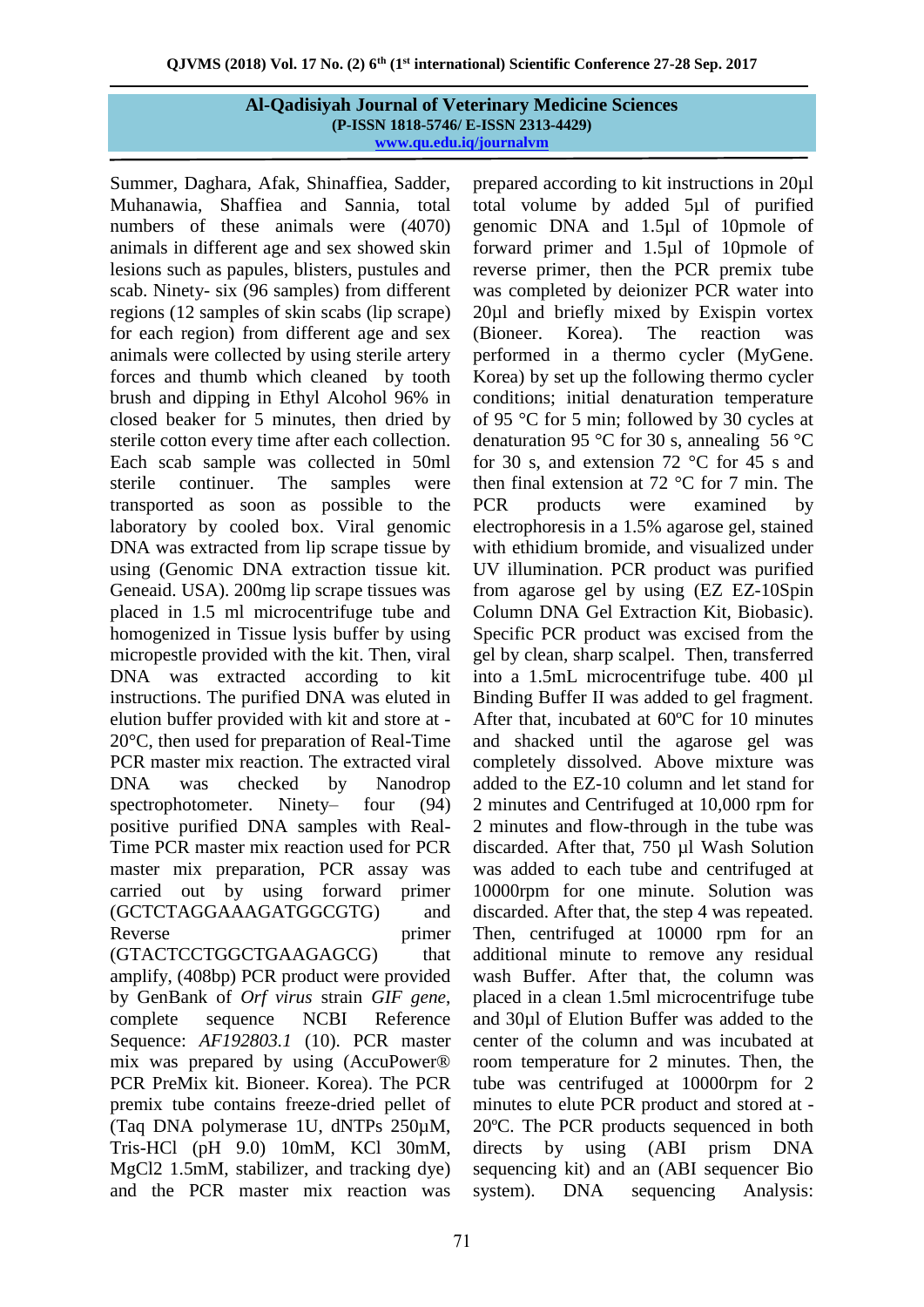Nucleotides sets of different isolates from different regions of Al-Qadisiyah Province were confirmed with others world strains by using NCBI- Blast of nucleotides sets and analysis of these nucleotides sets. Then submitted nucleotides sets of different regions of Orf virus isolate directly through NCBI- GenBank in program Bank It and the nucleotide sequence data in this paper recorded and published in the GenBank, nucleotide sequence databases of *Orf virus*, partial sequence based on *GIF* gene with the following accession numbers: (KJ508895.1, KJ634611.1, KJ634842.1, KJ648451.1, KJ653445.1, KJ653446.1, KJ659373.1 and KJ697772.1) for (Summer, Daghara, Afak,

# **Results**

The results of endpoint PCR for detection *GIF* gene of Orf virus in ethidium bromide – stained agarose gel using specific primers for detection *GIF* (408 bp) and the ladder in size was (10000 bp), 12 tissue samples isolated from different regions gave positive results

Shinaffiea, Sadder, Muhanawia, Shaffiea, Sannia) respectively. Phylogenic molecular analyses: Nucleotide sets were prepared for identity score and alignment between isolates in this study and other world strains by using NCBI-Clustal W2 program online. Then all world strains identity with Iraq isolates range between (95% - 98%) in identity score was analysis to building phylogenic tree by using neighbor method to designed tree with the MEGA 4 software (16). Phylogenic trees were inferred with distance, parsimony and maximum likelihood methods (19), and the reliability of the trees were determined by 1000 data set bootstrap resembling and cutoff was 50%. (20).

,as shown in Figure (1). In addition to confirmative diagnosis of the virus, the PCR products used for collection of the target DNA and purification until used in the sequencing method for analysis of *GIF* gene of predominate strain of Orf virus in Iraq.



**Figure (1): Results of positive Orf samples GIF gene (408bp) by using PCR technique** 

The results of previous samples of GIF gene analyzed and took the accession numbers as *(KJ508895.1, KJ634611.1, KJ634842.1, KJ648451.1, KJ653445.1, KJ653446.1, KJ659373.1 and KJ697772.1).* These results recorded and published in the

International Nucleotide Sequence Database Collaboration (INSDC) this location containing National Center for Biotechnology Information (NCBI), European Nucleotide Archive (ENA) and DNA Bank of Japan (DDBJ). The results of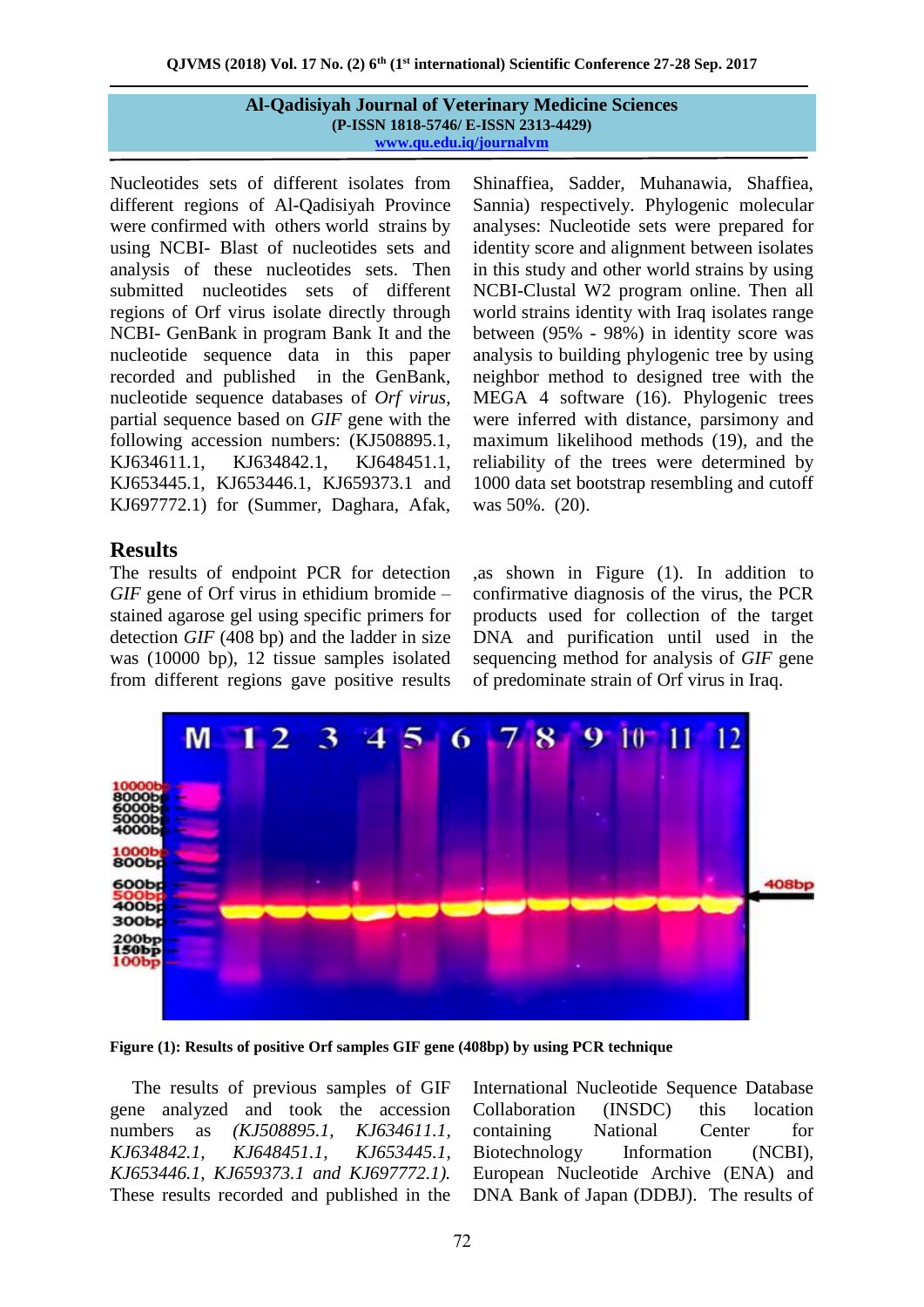the multiple sequence alignment is an important step for phylogenic analysis, which aims at modeling the substitutions that have occurred over evolution and derive the evolutionary relationships between sequences. In addition, the result of multiple sequence alignment can be obtained easily by using (ClustalW2) program, which is a tool to align three or more sequences together in a computationally efficient manner (17). In this study the result of multiple sequences alignment of the partial DNA sequences of (8) Orf Iraqi isolates of the *GIF* (408 bp) gene alignment with others selected reference world Orf DNA sequencing of the same gene of this study showed high identity and similarity . These results primary depending on the BLAST – query nucleotides to detect the percentage of the identity which was ranged from (95-98%) of all selected reference world Orf strains compared with isolates of this study. Phylogenic analysis was performed partially on (408 bp) of *GIF* gene 42 *Parapoxvirus* species strains, including the eight Iraqi Orf isolates of the present study. This analysis revealed that the maximum homology of the nucleotide sequences between the Iraqi Orf isolates and world strain ranged from 94% - 98% nt Table (1). Iraqi Orf isolates showed more homologous and similarity with the only Orf virus strains isolated in the world .Table (1).The results of the phylogeny tree and sequences analysis of the *GIF* coding gene of *Parapoxvirus* revealed that the KJ653446.1 Orf Iraq isolated from Muhanawaia region in Al-Qadisiyah Province Clustaled more together with following strains [AF192803.1](http://www.ncbi.nlm.nih.gov/nucleotide/6851290?report=genbank&log$=nucltop&blast_rank=2&RID=AESU354X014) Orf virus strain NZ2 isolated from New Zealand, DQ184476.1 Orf virus strain NZ2 isolated from New Zealand, AY386263.1 Orf virus strain OV-IA82 isolated from nasal secretions of a lamb at the Iowa ram test station during an outbreak in 1982 in USA and AY236151.1 Orf virus strain Orf -11 isolated in Norway . The identity score of nucleotides of KJ653446.1 Orf Iraq isolate with clustered strains were ( 96% nt ) of all

strains respectively Table (1), It shared highest homology with the [AF192803.1](http://www.ncbi.nlm.nih.gov/nucleotide/6851290?report=genbank&log$=nucltop&blast_rank=2&RID=AESU354X014) and DQ184476.1 Orf virus, both isolated from New Zealand Figure (5). The Phylogenic analysis and phylogeny tree construction of four our Iraqi Orf isolates of this study (KJ653445.1 , KJ 508895.1 , KJ 648451.1 and KJ 697772.1) from Sadder , Summer , Shinaffiea and Sania respectively located in the same group of phylogeny tree Figure(5) . All these isolates were identical in nucleotide sequences together and occurred in the same tree branch. The results showed this group of our Iraqi Orf isolates recorded in this study were more clustered with selected world reference strains AF192803.1, DQ184476.1, AY386263.1 and AY236151.1 occurred in the first group of first tree branch, Figure (5). The results of identity of (nt) sequences percentage our Iraqi Orf isolate KJ653445.1 of the present study as compared with selected world reference strains AF192803.1 , DQ184476.1 , AY386263.1 and AY236151.1 were ( 97%,97%,96%and 96% nt) respectively .Table (1). The results of identity score of other Iraqi isolate of the present study KJ508895.1 Orf Iraqi isolate as compared with selected world reference Orf strains AF192803.1, DQ184476.1, AY386263.1 and AY236151.1 were ranged from (98%, 98%,97% and 97% nt).Percentage identity of the KJ 648451.1 Orf Iraq as compared with selected world reference Orf strains AF192803.1, DO184476.1, AY386263.1 and AY236151.1 were ranged from (98%,98%,97% and 96 nt). Nucleotide and sequences identity percentage of the KJ 697772.1 Orf Iraqi isolate as compared with selected world reference Orf strains AF192803.1 , DQ184476.1 , AY386263.1 and AY236151.1 were ranged from (97%,97%,98% and 96% nt)Table (1). All our four Iraqi Orf isolates shared the highest and closed relationship with AF192803.1, DQ184476.1 Orf virus strain NZ2 isolated from New Zealand when constructed tree using maximum likelihood method and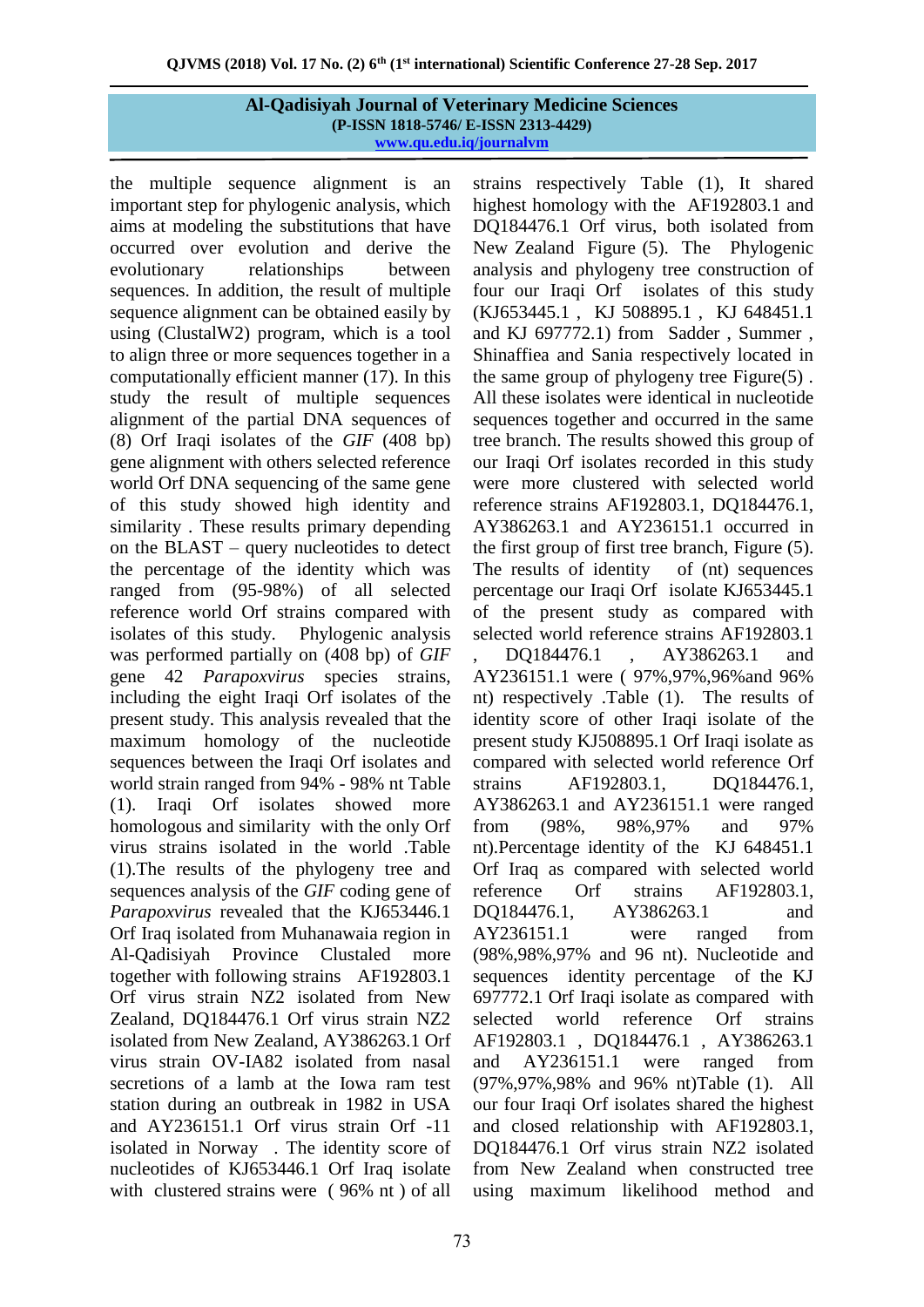pseudo-replicate 1000 as tested of the phylogeny tree. Figure (5). Results of phylogeny tree of KJ 659373.1 our Orf Iraqi isolates isolated from Shaffiea region showed highest homology and closed relationship

with the selected world reference Orf strain AY 605973.1 Orf virus isolated from reindeer in Norway Figure (5). Nucleotide identity percentage were ranged from (97% nt). Table (1).

**Table (1): Compute identity score % of nucleotide sequences of (***GIF***) gene between Iraqi Orf isolates and some other selected reference world Orf strains.**

| N <sub>0</sub>          | <b>Accession</b><br><b>Numbers</b> | $1*$ | $2*$ | $3*$ | $4*$ | $5*$ | $6*$ | $7*$ | $8*$ |
|-------------------------|------------------------------------|------|------|------|------|------|------|------|------|
| $\mathbf 1$             | DQ184476.1                         | 98   | 98   | 97   | 98   | 97   | 96   | 97   | 97   |
| $\overline{2}$          | AF192803.1                         | 98   | 98   | 97   | 98   | 97   | 96   | 97   | 97   |
| 3                       | AY605988.1                         | 98   | 98   | 97   | 98   | 97   | 96   | 97   | 97   |
| $\overline{\mathbf{4}}$ | AY605971.1                         | 97   | 96   | 97   | 97   | 97   | 94   | 95   | 96   |
| 5                       | AY605972.1                         | 97   | 97   | 97   | 97   | 97   | 97   | 98   | 98   |
| 6                       | JF773684.1                         | 98   | 97   | 97   | 97   | 97   | 96   | 97   | 97   |
| 7                       | JF773685.1                         | 98   | 97   | 97   | 97   | 97   | 96   | 97   | 97   |
| 8                       | AY605979.1                         | 98   | 97   | 97   | 97   | 97   | 96   | 97   | 97   |
| $\boldsymbol{9}$        | AY605985.1                         | 97   | 97   | 97   | 97   | 97   | 96   | 97   | 98   |
| 10                      | AY605973.1                         | 96   | 96   | 97   | 96   | 96   | 95   | 97   | 97   |
| 11                      | KF837136.1                         | 98   | 98   | 97   | 98   | 97   | 96   | 96   | 96   |
| 12                      | AY236151.1                         | 97   | 97   | 96   | 97   | 96   | 96   | 97   | 98   |
| 13                      | AY605986.1                         | 97   | 97   | 96   | 97   | 96   | 95   | 96   | 96   |
| 14                      | AY605992.1                         | 97   | 97   | 96   | 97   | 96   | 96   | 97   | 98   |
| 15                      | AY605978.1                         | 97   | 97   | 96   | 97   | 96   | 96   | 96   | 97   |
| 16                      | AY605974.1                         | 97   | 97   | 96   | 97   | 96   | 96   | 96   | 97   |
| 17                      | KJ610835.1                         | 96   | 95   | 96   | 96   | 95   | 94   | 95   | 95   |
| 18                      | KF666567.1                         | 96   | 95   | 96   | 96   | 95   | 94   | 96   | 96   |
| 19                      | AY605975.1                         | 97   | 97   | 96   | 97   | 96   | 95   | 97   | 97   |
| 20                      | JF773690.1                         | 97   | 97   | 96   | 96   | 96   | 96   | 97   | 97   |
| 21                      | JF773691.1                         | 97   | 97   | 96   | 96   | 96   | 96   | 97   | 97   |
| 22                      | JF773686.1                         | 97   | 97   | 96   | 96   | 96   | 96   | 97   | 97   |
| 23                      | JF773687.1                         | 97   | 97   | 96   | 96   | 96   | 96   | 97   | 97   |
| 24                      | HM133903.1                         | 97   | 96   | 96   | 97   | 96   | 95   | 96   | 96   |
| 25                      | AY386263.1                         | 97   | 97   | 96   | 96   | 96   | 96   | 96   | 96   |
| 26                      | AY605990.1                         | 97   | 96   | 96   | 97   | 96   | 95   | 96   | 96   |
| 27                      | AY605976.1                         | 97   | 96   | 96   | 97   | 96   | 96   | 97   | 97   |
| 28                      | AY605977.1                         | 96   | 96   | 96   | 96   | 96   | 95   | 96   | 96   |
| 29                      | DQ922634.1                         | 96   | 96   | 96   | 96   | 95   | 95   | 96   | 96   |
| 30                      | KF726847.1                         | 95   | 95   | 95   | 95   | 94   | 93   | 95   | 95   |
| 31                      | AY386264.1                         | 96   | 96   | 95   | 96   | 95   | 94   | 95   | 95   |
| 32                      | KJ610834.1                         | 96   | 95   | 95   | 96   | 95   | 94   | 95   | 95   |
| 33                      | KF666566.1                         | 95   | 95   | 95   | 95   | 95   | 94   | 95   | 95   |
| 34                      | AY605982.1                         | 94   | 94   | 94   | 95   | 93   | 94   | 94   | 94   |

**(1\*)KJ508895.1 Orf Iraq, (2\*)KJ634611.1 Orf Iraq, (3\*) KJ634842.1 Orf Iraq, (4\*) KJ648451.1 Orf Iraq, (5\*) KJ653445.1 Orf Iraq, (6\*)KJ653446.1 Orf Iraq, (7\*) KJ659373.1 Orf Iraq, (8\*) KJ697772.1 Orf Iraq.**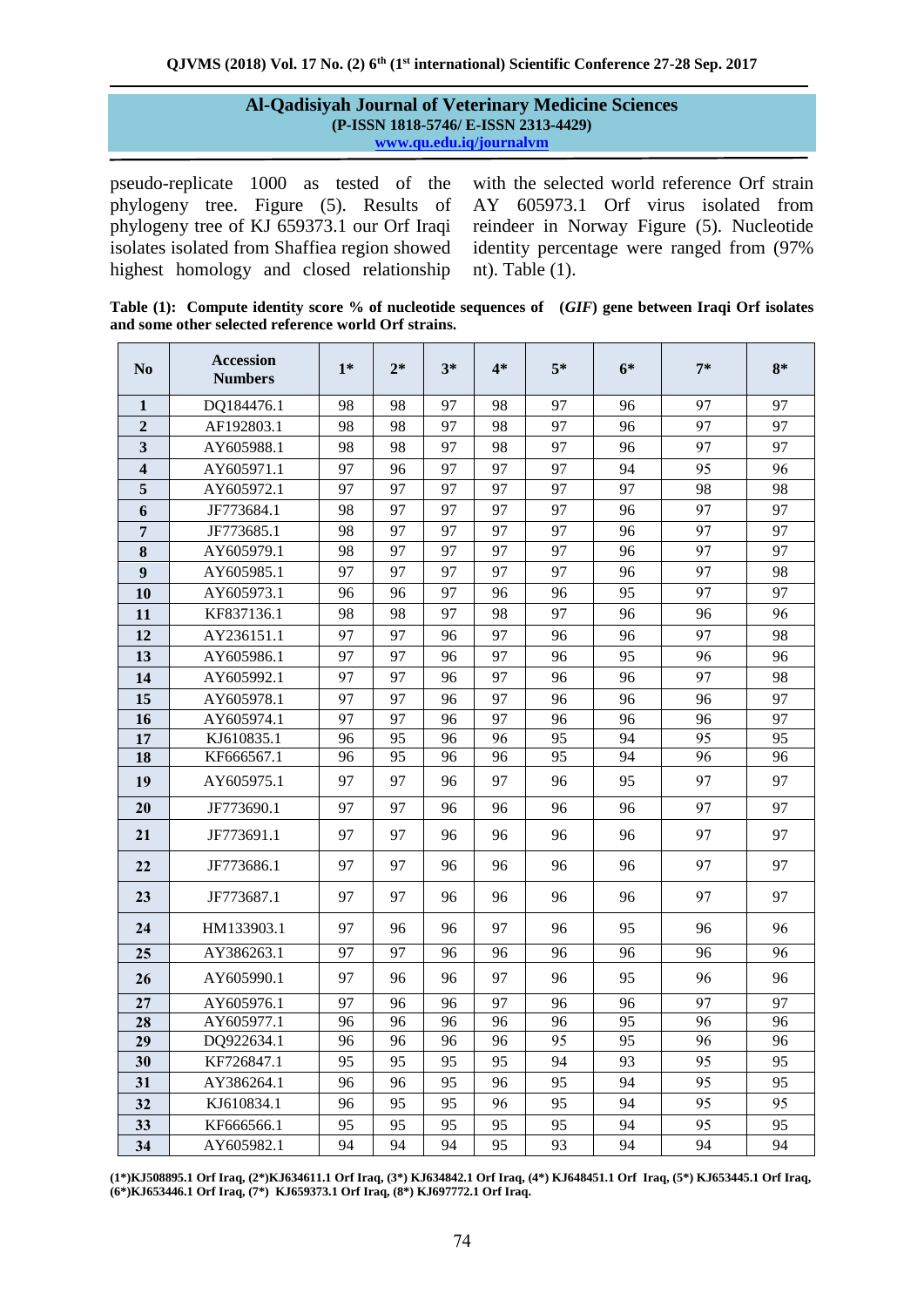The phylogeny tree of KJ 634842.1 Orf Iraq isolated from Afak region was highest homology with as compared with selected world reference Orf strain AY605977.1 Orf strain isolated from goat in Norway Figure(5). Nucleotides identity percentage were ranged from (96%) Table (1). The

results of phylogeny tree of KJ634611.1 Iraqi Orf virus isolated from Daghara region clustered with AY605977.1 Orf Norway and AY605974 Orf strain isolated from musk ox in Norway .Figure (5). This strain showed highest homology (96% nt) with AY 605977.1 Orf Norway isolated from goat.



**Figure (5): Traditional (Rectangular) phylogeny tree using a neighbor– joining method constructed based on (408 bp)** *GIF* **gene of Orf virus.**

**\*(Numbers on the tree) units of the number of base substitution per site.**

**\*Green spots (Iraq Orf isolates).**

### **Discussion**

Orf virus is prototype of *Parapoxvirus* genus , it can cause contagious ecthyma disease in sheep , goats and other worldwide animals .The virus is sometimes transmissible to humans due to direct contact .The viral genome consist of linear double

stranded DNA , essential genes are located in the conserved central part of the genome and variability is observed in the terminal ends , genes in near terminal regions of the genome encoded factors with important role in viral – host interactions such as modulating host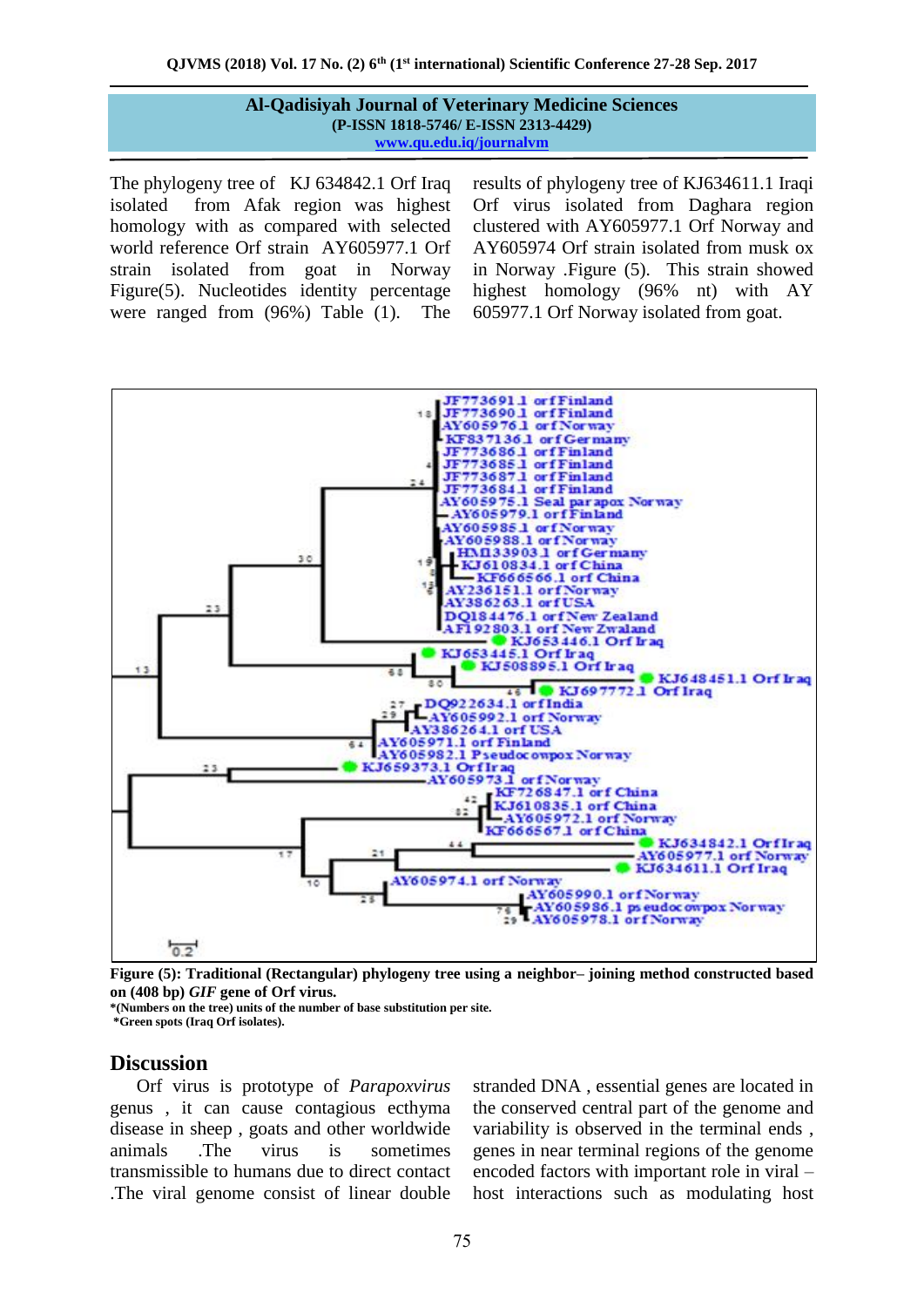responses to infection and determining host range . The *GIF* gene encode GM\_CSF/IL2 protein. The *GIF* gene has been used for detecting of Orf virus by molecular techniques. The present study was conducted to study Orf disease in Al-Qadisiyah Province in sheep by sequencing of GIF gene. Phylogenic analysis of our recorded isolates was shared high homology to New Zealand and Norwegian strains. This is the first study on molecular phylogenic characterization of the Orf virus in Iraq. The PCR results showed high sensitivity in detection of *GIF* (408bp) gene of the Orf virus by using specific primers. These results of PCR were Similar to the results of many scientists who used the conventional PCR for detection of Orf virus by amplification part of *GIF* gene with an amplicon size of 408 bp for detection of Orf virus in tissue samples and for virus strains differentiation. (10, 21, 22, 15).The PCR assay was sensitive enough to detect a minimum DNA concentration of 5 ng total genomic DNA of Orf virus from suspected scab samples. Since the target selection, primer designed and assayed optimization was perfect, this PCR assay assured reproducibility and specificity of the results. Hence, this PCR assay using *GIF* inhibition factor of GM\_CSF / IL-2 gene primers system for the diagnosis of contagious ecthyma in the field outbreaks without using cell culture system or electron microscopy as time consuming and high coast of these diagnostic technique. However, in combination with typical clinical pictures, detection of the respective viral nucleic acid must be considered as accurate evidence of infection .The positive PCR products were purified and sent frozenly to the sequence analysis to ensure its relation to ovine *Parapoxvirus* genus. The sequencing study is considered a useful molecular approach in understanding the infectious/contagious virus scenario worldwide. Sequence analysis of virulent Orf virus and its comparison with other Orf virus sequences in GenBank gave an idea on the

molecular epidemiology and emergence of any new variant Orf virus in the field , on the other hand it is very important in country measurement of control of the disease Results of GenBank submissions and recording strains of this study helped in the phylogenic analysis by using only accession numbers in phylogenic analyses steps First step of analyses by alignment of all isolates of this study with other world selected reference Orf strains by using online (Clustal W2 ) program. This program demonstrated had accurate degree of the identity with all world strains including our isolates of this study. These results with (Clustal W2) were important because they used directly in the phylogeny tree construction .The results of phylogeny tree and sequences analysis by using MEGA4 of our isolates under accession numbers KJ653446.1, KJ653445.1, KJ508895.1 , KJ648451.1 and KJ 697772.1 showed the highest homology with other world strains as AF192803.1 and DQ184476.1 Orf strain isolated from New Zealand. KJ659373.1 showed the highest homology with the AY605973.1 Orf virus isolated from reindeer in the Norway. Our isolate KJ634611.1 and KJ634842.1 showed highest homology with AY605977.1 Orf Norway isolated from goat. All results of the present study showed relationships between the geographical locations of the Orf recorded strains of this study and results of the phylogeny tree with suspected source of the introduction and spread of the disease in Al-Qadisiyah Province. Such relationships when they are analyzed according to the geographical location of the five strains of this study KJ653446.1, KJ653445.1, KJ648451.1, KJ 697772.1 and KJ659373.1 Orf Iraq strains were isolated from Muhanawaia , Sadder, Shinaffiea, Sania and Shaffiea regions respectively that located in the west south , west north , and west of the Al-Qadisiyah. The affected flocks in Al-Sadder town were exactly located in the west of the town between Al- Sadder and Al-Shaffiea. In addition, the Al Sania that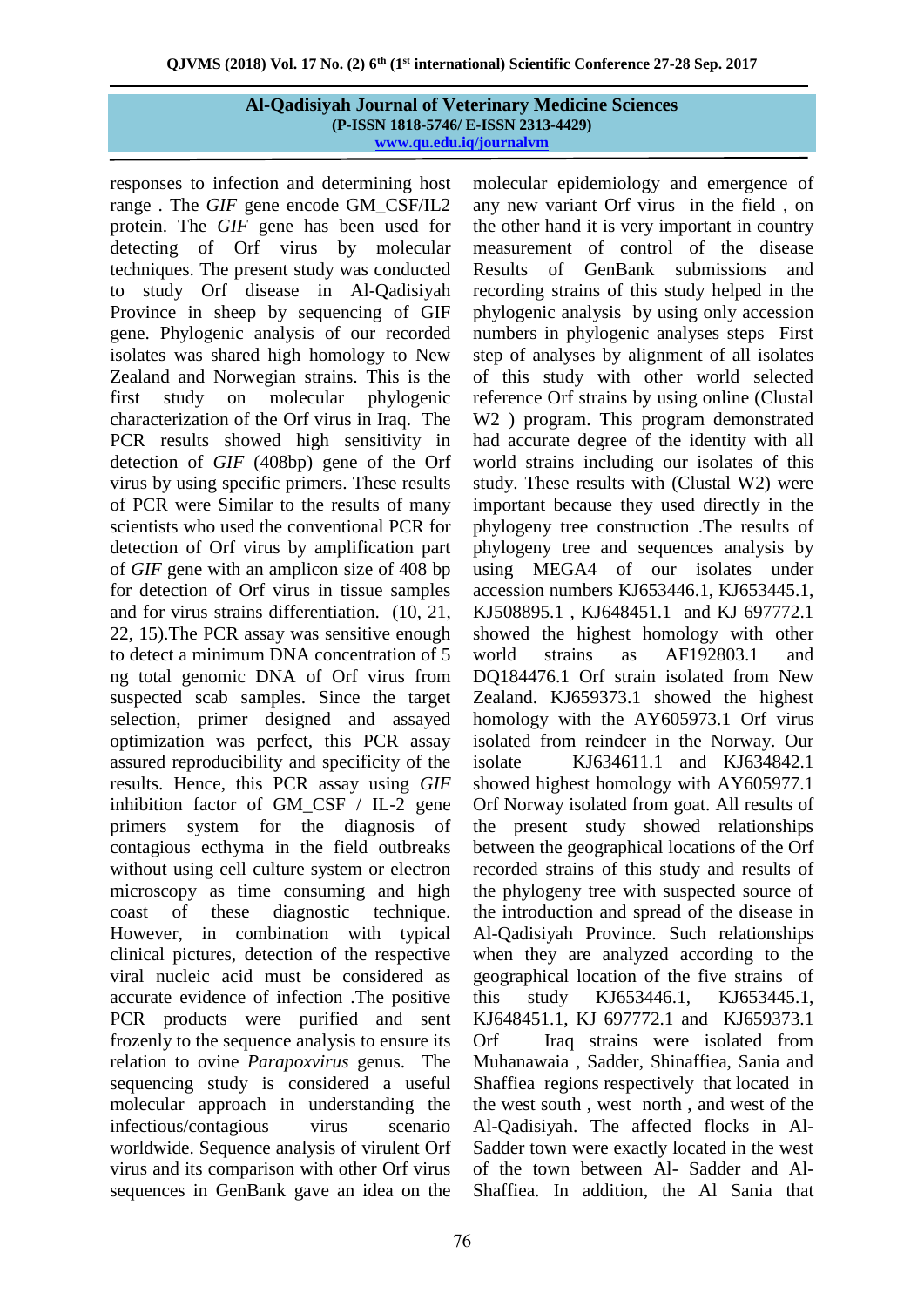located in north of city but the flocks which infected with Orf outbreaks located in west side between Sania and Al Muhanawaia. Furthermore, all databases about affected flocks in these regions demonstrated the owners were newly came to the Al-Qadisiyah City from grazing area of the western area of Iraq. KJ634611.1 and KJ634842.1 our Orf Iraq recorded strains from Daghara and Afak regions respectively, these regions located in the east north and east of Al-Qadisiyah Province. The sudden outbreaks occurrence recorded in Afak region in (Jalehha area) that located in the east south of Al-Qadisiyah. Also the flocks from AL-Daghara located in east of this region near Al- Sania, also some flocks recorded outbreaks of the disease in Summer which located between Afak and Al-Daghara regions near Al-Shomali region in west of Al-Qadisiyah Province. These results indicated the disease spread primary

### **References**

- 1-Gokce HI, Genc O, Gokce G.Sero-prevalence of Contagious Ecthyma in Lamb and Humans in Kars, Turkey.Turk. J. Vet. Anim. Sci., (2005); 29: 95-101.
- 2-Gallina L, Scagliarini L, McInnes CJ, Guercio A, Purpari G, Prosperi S, Scagliarini A. Parapoxvirus in goats: experimental infection and genomic analysis. Veterinary Research Communica-tions, (2008); 32, S203-S205.
- 3-Mercer AA, Uedaa N, Friederichs S, Hofmann K, Fraser KM, Bateman T, Fleming SB. Comparative analysis of genome sequences of three isolates of Orf virus reveals unexpected sequence variation. Virus Research, (2006); 116:146-158.
- 4-Lewis C. Update on Orf. In Farm Animal Practice, (1996); 18: 376-381.
- 5-Fleming SB, McCaughan CA, Andrews AE, Nash AD, Mercer AA. A homolog of interleukin-10 is encoded by the poxvirus Orf virus. J Virol (1997); 71, 4857-4861.
- 6-Haig DM, Fleming S. Immunomodulation by virulence proteins of the parapoxvirus Orf virus. et Immunol Immunopathol. (1999); 15; 72(1-2):81-6.
- 7-Seet BT, Johnston JB, Brunetti CR, Barrett JW, Everett H, Cameron C, Sypula J, Nazarian SH, Lucas A, McFadden G. Poxviruses and immune evasion. Annu. Rev. Immunol. (2003a); 21, 377- 423.
- 8-Haig DM, McInnes CJ, Thomson J, Wood A, Bunyan K, Mercer A. The Orf virus OV20.0L

in the east and southeast Al-Qadisiyah and spread to other regions. Also these results indicated the disease enter and spread from outer boundary to Al-Qadisiyah during movement of the effected animals in western Iraq during summer season to the middle and south Iraq and rapid spread of infection in the selling animals stations inside the cities. These results may confirm disease spread from Al Saudi -Arabia to the Iraq due to the infection of the livestock of the Al Saudi-Arabia with effected sheep during importation of animals during the period of pilgrims, especially from New Zealand. The results that showed the highest homology with the Norwegian strains may be related to the use of different vaccine from different countries in sheep and goat in Al Saudi Arabia to reduce outbreaks and control the disease.

gene product is involved in interferon resistance and inhibits an interferon-inducible, double stranded RNA-dependent kinase. Immunology (1998); 93, 335-340.

- 9-McInnes CJ, Wood AR, Mercer AA. Orf virus encodes a homolog of the vaccinia virus interferon-resistance gene E3L. Virus Genes (1998); 17, 107–115.
- 10-Deane D, McInnes CJ, Percival A, Wood a, Thomson J, Lear A, Gilray J, Fleming S, Mercer A, Haig D. Orf virus encodes a novel secreted protein inhibitor of granulocyte-macrophage colony-stimulating factor and interleukin-2. J. Virol. (2000);74, 1313-1320.
- 11-McInnes CJ Deane D, Haig D, Percival A, Thomson J, Wood, AR. Glycosylation, disulfide bond formation, and the presence of a WSXWSlike motif in the Orf virus GIF protein are critical for maintaining the integrity of Binding to ovine granulocytemacrophage colony-stimulating factor and interleukin-2. J. Virol. (2005); 79, 11205- 11213.
- 12-Haig DM, McInnes CJ, Hutchison G, Seow H-F, Reid HW. Cyclosporin-A abrogates the acquired immunity to cutaneous reinfection with the parapoxvirus Orf virus. Immunology (1996); 89:524-531.
- 13-Strockbine LD, Cohen JI, Farrah T, Lyman SD, Wagener F, DuBose RF, Armitage RJ, Spriggs MK. The Epstein-Barr virus BARF1 gene encodes